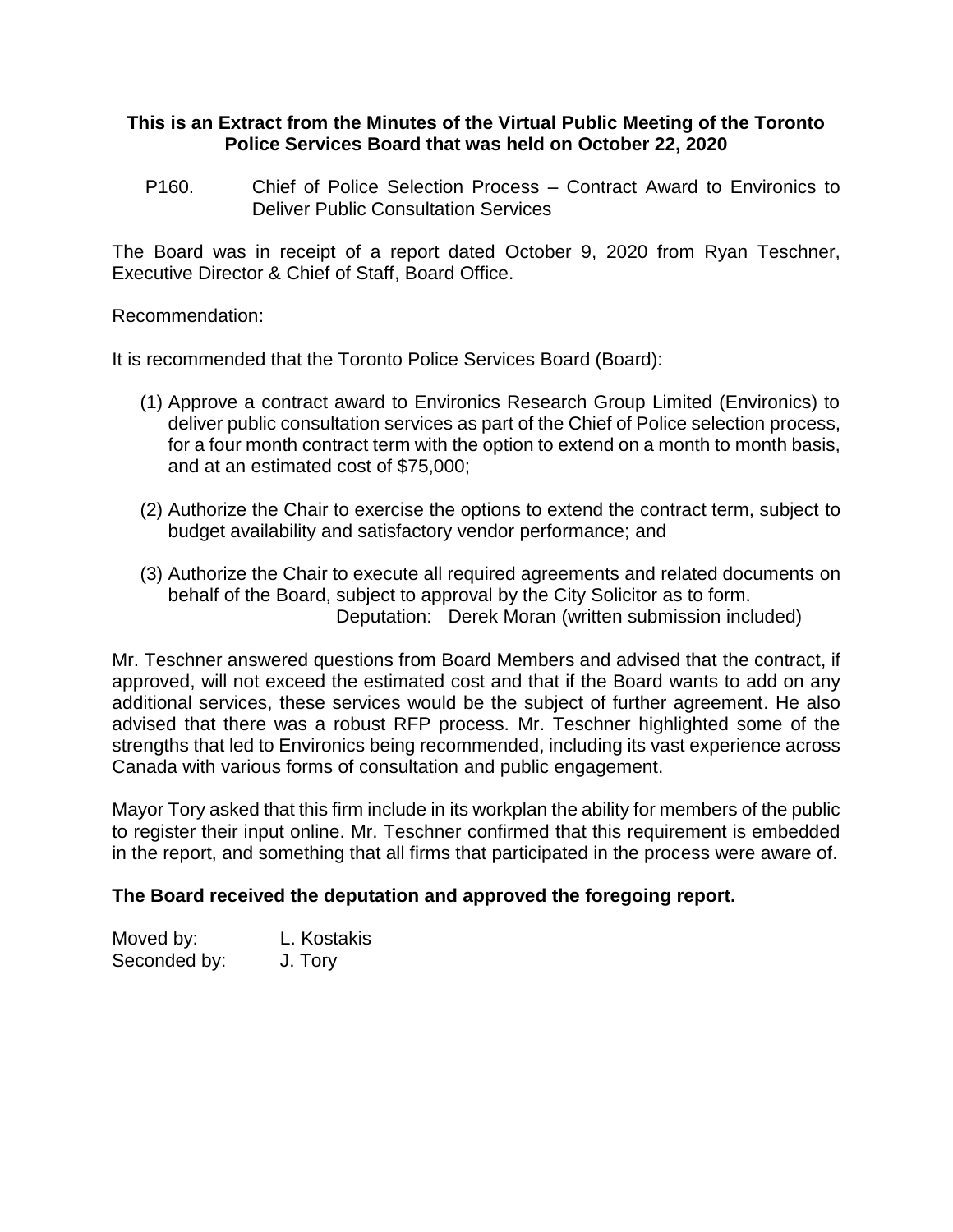

October 9, 2020

- To: Board Members Toronto Police Services Board
- From: Ryan Teschner Executive Director & Chief of Staff

# **Subject: CHIEF OF POLICE SELECTION PROCESS - CONTRACT AWARD TO ENVIRONICS TO DELIVER PUBLIC CONSULTATION SERVICES**

## **Recommendation(s):**

It is recommended that the Toronto Police Services Board (Board):

- 1. approve a contract award to Environics Research Group Limited (Environics) to deliver public consultation services as part of the Chief of Police selection process, for a four month contract term with the option to extend on a month to month basis, and at an estimated cost of \$75,000;
- 2. authorize the Chair to exercise the options to extend the contract term, subject to budget availability and satisfactory vendor performance; and
- 3. authorize the Chair to execute all required agreements and related documents on behalf of the Board, subject to approval by the City Solicitor as to form.

## **Financial Implications:**

The Board has estimated that the budget for these services is approximately \$75,000. No specific budget allocation for these public consultation services was included in the Board's approved 2020 budget. However, every effort will be made to accommodate the costs from within the Board's current budget.

## **Background / Purpose:**

One of the Board's most significant responsibilities is to recruit and appoint a Chief of Police. Robust and deep public engagement to hear from Toronto's diverse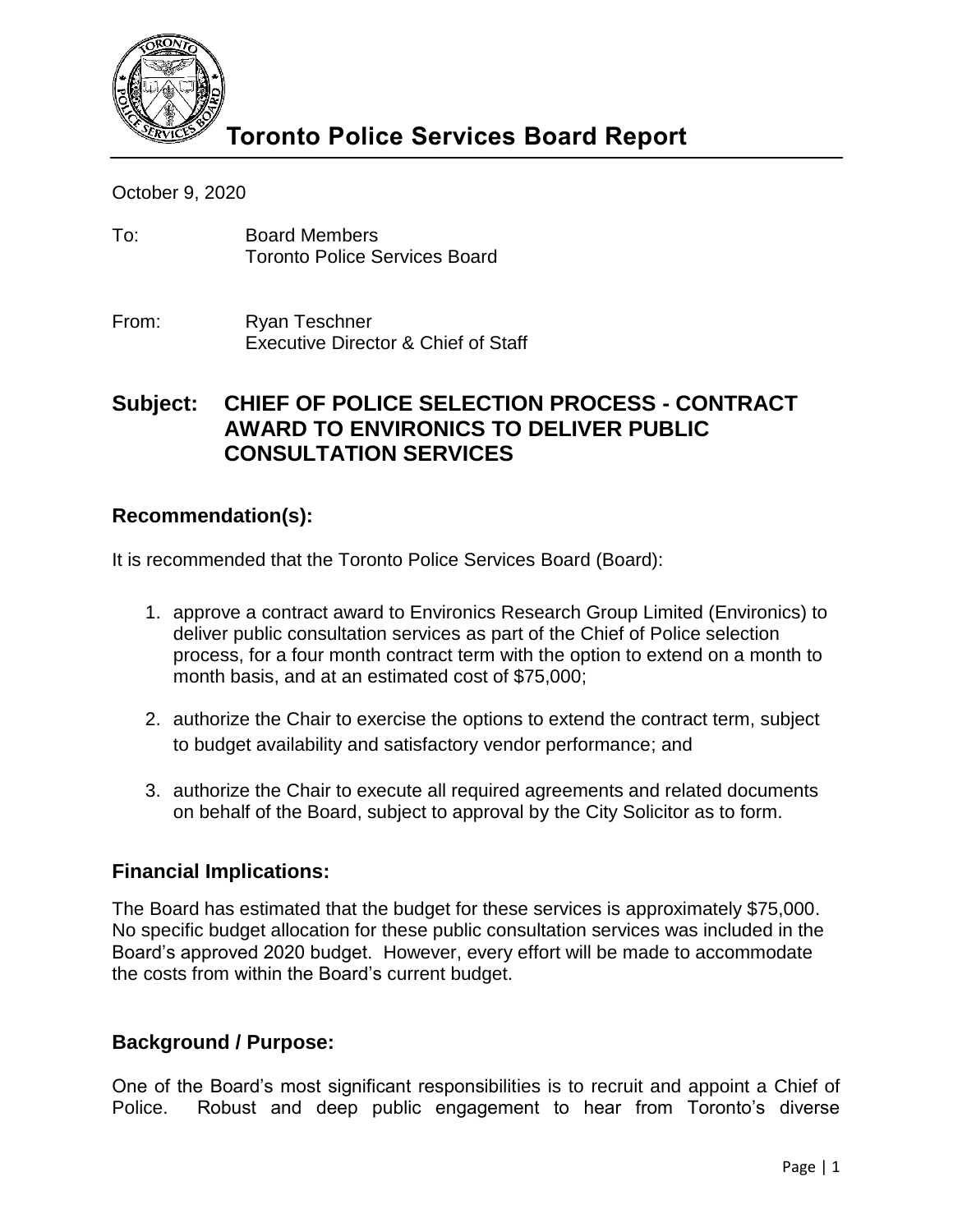communities on the attributes, skills and priorities for the next Chief of Police is a key priority in the upcoming selection process – and, in particular, given the significant attention on driving policing reform. The Board Office has every intention of ensuring that the public engagement for the upcoming Chief selection process sets a new high watermark, both in respect of the Board's past engagements of this kind, and more broadly with respect to Chief selection processes in Canada.

On July 31, 2020, Chief Mark Saunders retired from the Toronto Police Service (Service). As set in out in section 31(d) of the *Police Services Act*, the Board has the statutory responsibility to "recruit and appoint the chief of police." Currently, James Ramer is serving as Interim Chief of Police until such time as a new Chief is appointed. The Board has commenced a two-part Chief selection process, which includes robust and wide-ranging public consultation, as well as the retention of an executive search firm to provide expertise and support during the recruitment stage.

The purpose of this report is to obtain Board approval for the retention of Environics to provide public consultation services.

## **Discussion:**

At its meeting of August 18, 2020, the Board approved 81 recommendations that put into place a roadmap for comprehensive policing reform and included building new community safety response models, initiatives to address systemic racism and concrete steps to improve trust with our communities. (Min. No. P129/20 refers). The report also specifically addressed the forthcoming Chief selection process and recommendations related to that process. In describing the forthcoming process, the report stated:

*The Board takes the selection of and hiring process associated with the next Chief of Police very seriously. The Board values and has prioritized public consultation in the selection process for the Chief of Police in the past and recognizes the importance of further improving its engagement efforts. In particular, it values input from the public and community stakeholders on the values, skills and other criteria deemed integral to the success of the Chief of Police for Toronto. During the town hall meetings, as well as at City Council, the selection process and criteria associated with the Chief of Police was the subject of much discussion.*

*The Board will soon begin the public procurement process to select firms to assist with the executive search for the next Chief, as well as for the public consultation process which will inform the executive search. The Board will receive Requests for Proposals (RFP) from interested firms, and will then follow the procedural steps of receiving, evaluating, and selecting firms to execute the executive search and public consultation processes. It is anticipated that a Board report recommending the*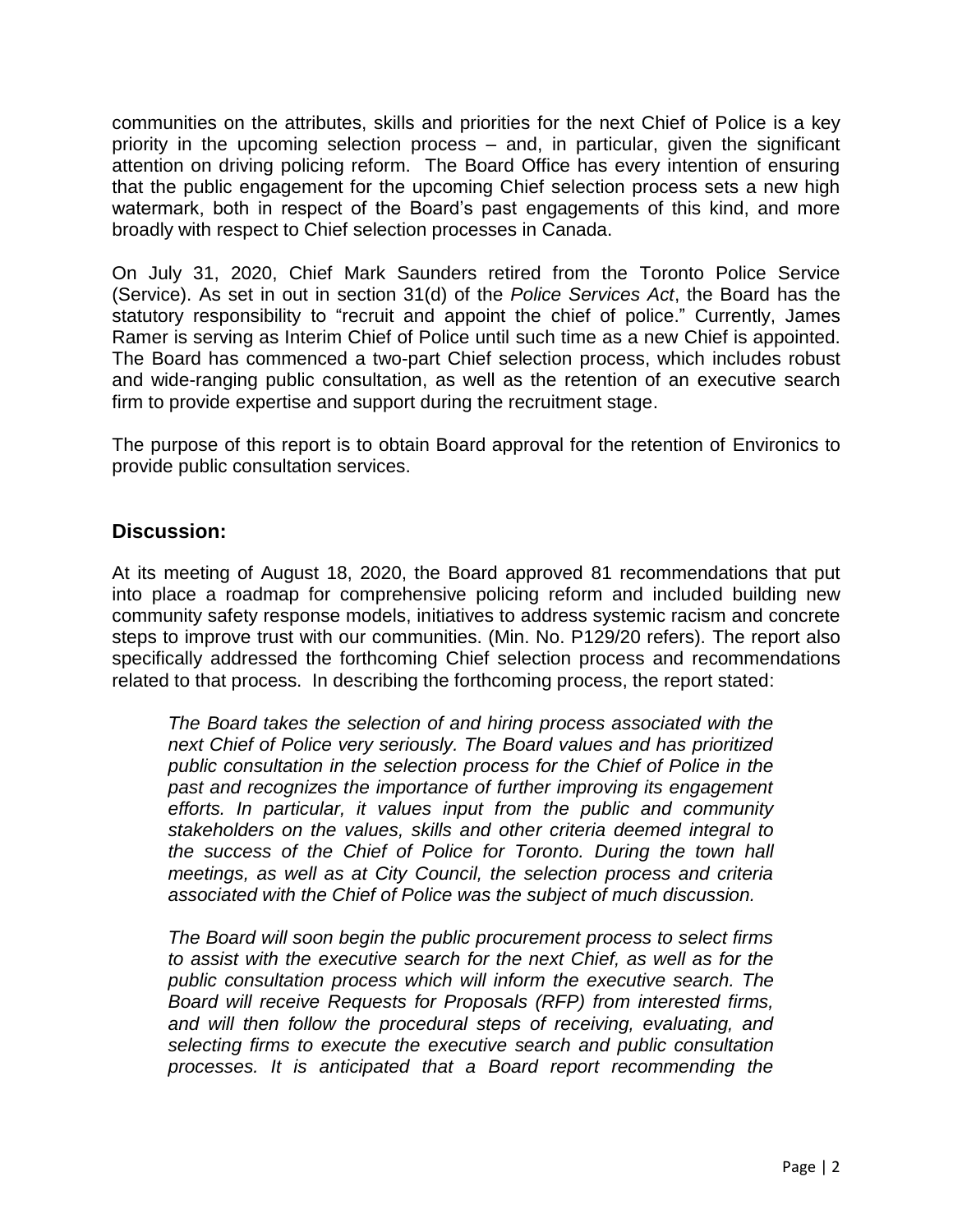*successful firms will be brought before the Board for approval in Q4 2020. The firms will begin their work following the Board's approvals.*

### *Competitive Procurement Process for Public Consultation Services:*

On August 17, 2020, a Request for Proposal (RFP) for public consultation services, was issued on MERX, with a closing date of September 22, 2020. Thirty-two vendors downloaded the RFP. A question was submitted during the posting period, asking what the budget was for this RFP. The response provided indicated that the budget was approximately \$75,000. Ultimately, four proposals were received. The proposals were assessed by an Evaluation Committee, which included a member of the newly struck Police Reforms committee, operating out of the City of Toronto's City Manager's Office. This committee is tasked with implementing the decisions that were adopted relating to police reform at the June 29 and June 30 City Council meeting. It was determined that including a member from this committee, with the relevant expertise at the City level would be an asset to the selection process. The Evaluation Committee consisted of the following members:

- Ryan Teschner Executive Director & Chief of Staff, Board Office
- Danielle Dowdy Advisor, Strategic Policy & Stakeholder Relations, Board Office
- Vanessa Ferrone Senior Corporate Management and Policy Consultant, City Manager's Office, City of Toronto

The proposals were assessed on the criteria outlined in the RFP, which included proponents being required to outline their demonstrated experience in:

- performing public consultation projects for large, complex and unionized organizations with preference to policing, public sector, and/or large communitybased organizations; and
- managing public exposure, including media attention, as a result high-profile projects.

Proponents were also required to:

- demonstrate the qualifications of proposed project team members effectively engaging a broad spectrum of community partners and stakeholders for large, complex and unionized organizations with preference to policing, public sector, and/or large community-based organizations;
- outline their proposed plan, schedule and approach; and
- provide sample public consultation projects in their proposal.

#### *Successful Vendor Being Recommended:*

All of the proponents were scored using the above-noted criteria. Environics scored the highest and is recommended for award. Environics price submission was \$75,000.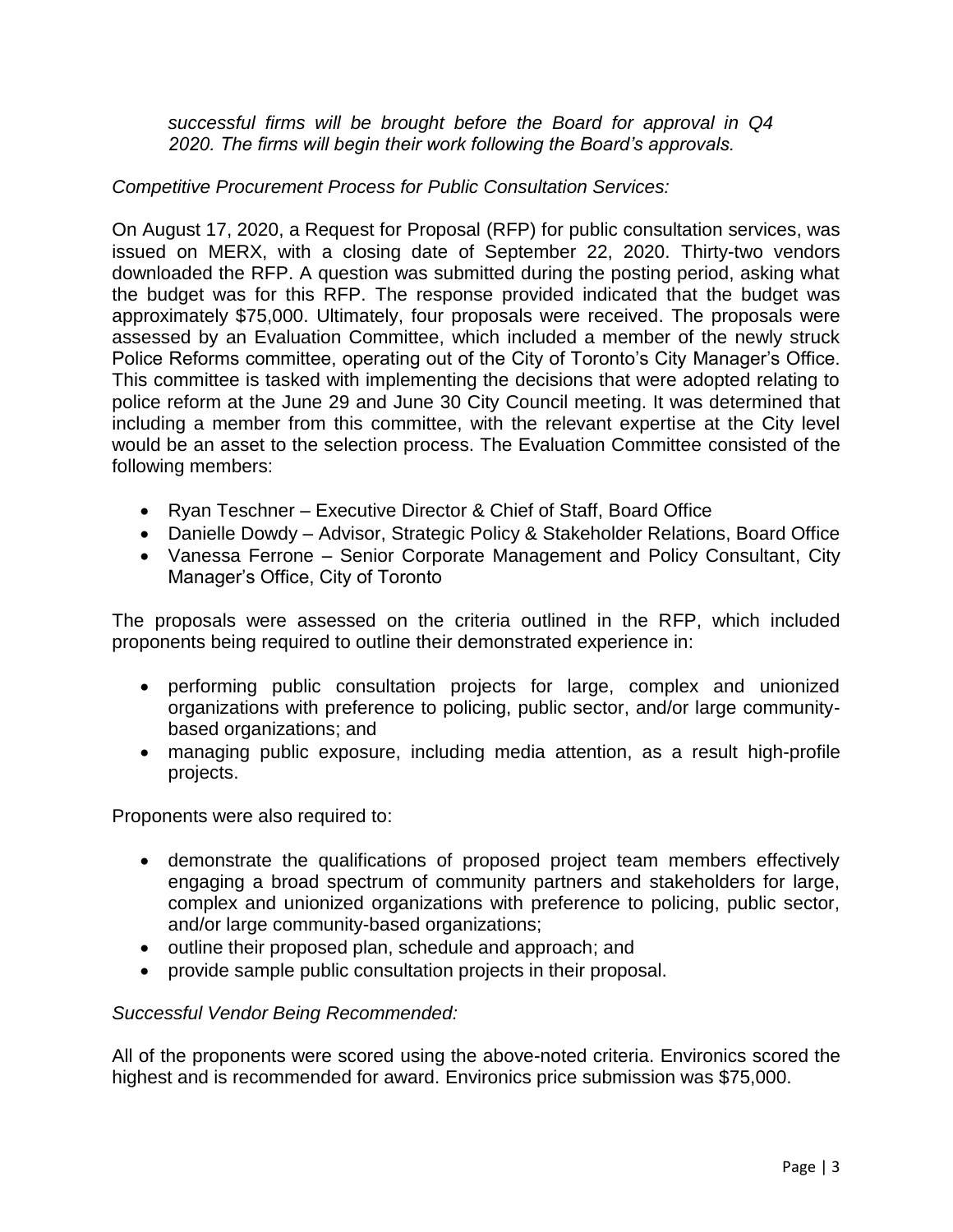Environics has a strong reputation for working across organizations and communities with actionable, evidence-based solutions to real business problems. Headquartered in Toronto, Environics also has offices in Ottawa and Calgary.

Environics' consultants are specialists in all aspects of consultation design, recruitment and analysis, with a reputation for accuracy, project management and special interpretative expertise. Environics possesses the internal expertise and resources that will enable them to successfully deliver on all components of the public consultation, within an appropriate timeframe.

Environics has a team of experts with extensive experience in helping public sector organizations develop and implement public consultation strategies in many different sectors. Notably, they have delivered consultation and engagement services for many public sector and unionized clients, including:

- TransCanada Pipeline Consultations (2015)
- PRESTO Transit Data Privacy (2017)
- Opioid Use Anonymous Client (2019)
- OSSTF Equity Focus Groups (2019)
- Durham Region Anti-Black Racism public consultation (2020)

Environics was selected, based on their relevant experience and demonstrated ability to engage a broad spectrum of communities and key stakeholders – including those from marginalized and/or vulnerable groups for whom tailored methods of engagement may be required.

Upon Board approval, Environics will commence the process of consulting with the public in the coming months, following planning discussions with the Board Office and the City. Specifically, upon Board approval, Environics will be retained to, at a minimum:

- Facilitate four two-hour sessions at locations in Scarborough, North York, Etobicoke and downtown Toronto;
- Facilitate a focus group with youth organizations, with a requirement that the chosen firm works with a pre-identified third-party organization in the planning and facilitation of these meetings;
- Facilitate a focus group with the Service's Community Police Liaison Committees (CPLCs) and the Community Consultative Committees (CCCs);
- Facilitate roundtable meetings with elected officials (for example: City Councillors, school board trustees, MPPs, and MPs, among others);
- Facilitate roundtable meeting(s) with business leaders and key stakeholders;
- Facilitate roundtable meetings with community leaders and organizations, prioritizing community leaders or organizations that work within vulnerable and marginalized communities:
- Facilitate internal consultations with:
	- o the Toronto Police Association;
	- o the Senior Officers' Organization; and